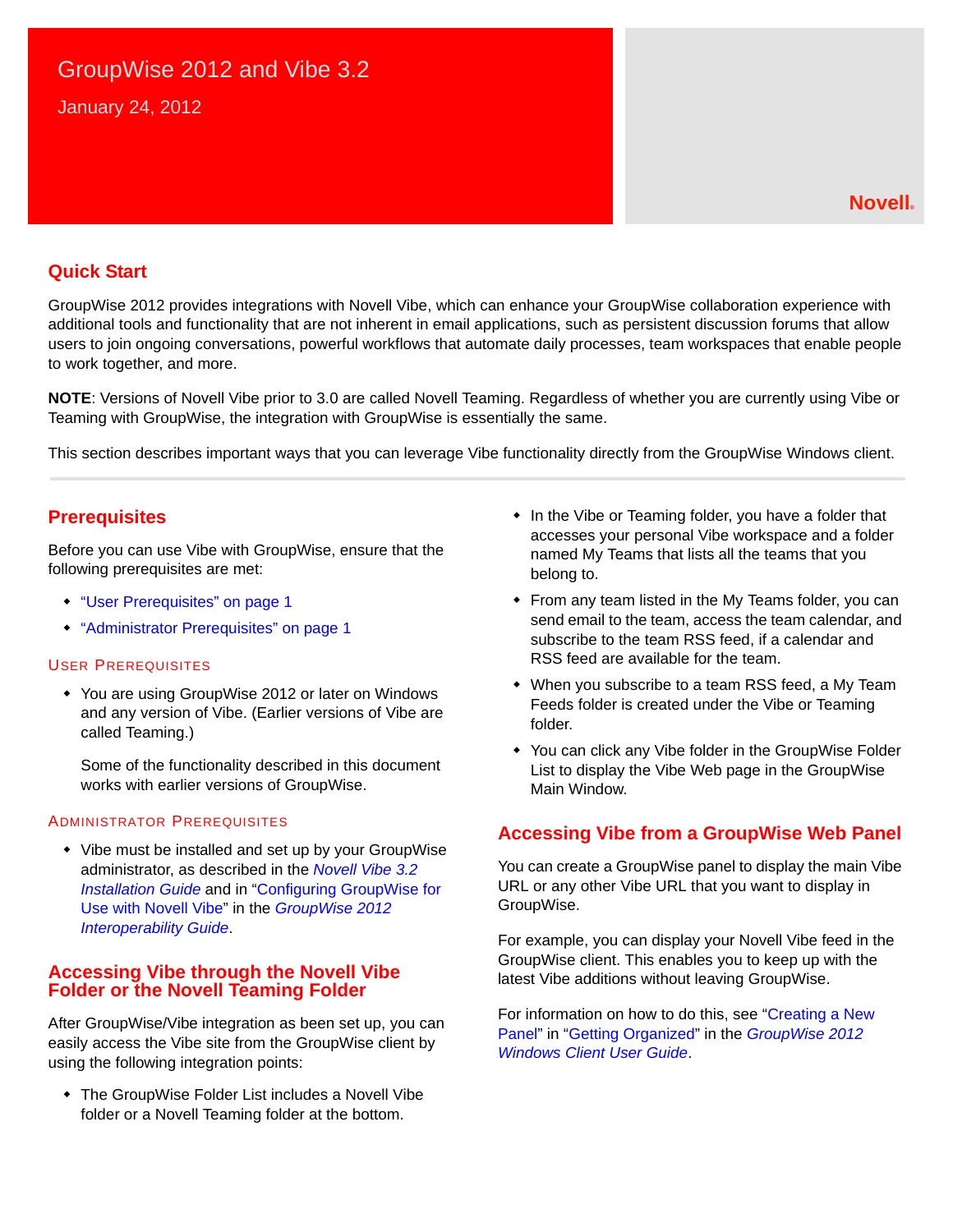### **Searching GroupWise and Vibe Simultaneously**

GroupWise enables you to simultaneously search for information that is located either in GroupWise or Vibe.

**1** In the GroupWise client, click the *Find* icon .

The Find dialog box is displayed.

- **2** Ensure that all options are selected in the *Look in* window on the right side of the dialog box.
- **3** Define what you want to search for by specifying the appropriate information in the Find dialog box.
- **4** Click *OK*.

GroupWise displays a list of GroupWise messages and Vibe folder entries that match your search criteria.

### **Dragging and Dropping GroupWise Items into Vibe Folders**

GroupWise enables you to drag GroupWise email messages and drop them into Vibe folders. Vibe displays the content of the message as a Vibe folder entry in the folder where you dropped the message.

When you drag and drop email messages into Vibe, you should be aware of the following behaviors:

- Messages are copied from GroupWise; they are not moved. GroupWise retains a copy of the email message.
- Email attachments appear in Vibe as folder entry attachments.

Dragging and dropping a message from GroupWise into a Vibe folder is accomplished within the GroupWise client. You must drag GroupWise messages into the Vibe directory and subdirectories that are located in the GroupWise Folder List. You cannot drag GroupWise messages and drop them into Vibe when Vibe is displayed in a Web browser.

If you do not see the Novell Vibe folder or the Novell Teaming folder in your GroupWise Folder List, then your GroupWise administrator has not enabled Vibe integration.

You can drop messages into any Vibe folder that you have rights to mail into.

To drag an email message and drop it into a Vibe folder within the GroupWise client:

- **1** In the GroupWise client, locate the Novell Vibe folder or the Novell Teaming folder in your GroupWise Folder List.
- **2** Expand the Vibe or Teaming folder.

You see a list of your Vibe folders in the GroupWise Folder List.

**3** Select an email message and drag it into one of your Vibe folders in the GroupWise Folder List.

| - Novel GroupWise - Mailbox                                                                                                                                                                                                                                                                                                                                                                                                                             |                                                                                                                                                                                                                                                                                                                                                                                                                               |                                                                                                                                                                                                                                                                                                                                                                                                                                           |                                                                                                                                                                                                                                                                                                                           | <b>ROBERT COMPANY</b> |
|---------------------------------------------------------------------------------------------------------------------------------------------------------------------------------------------------------------------------------------------------------------------------------------------------------------------------------------------------------------------------------------------------------------------------------------------------------|-------------------------------------------------------------------------------------------------------------------------------------------------------------------------------------------------------------------------------------------------------------------------------------------------------------------------------------------------------------------------------------------------------------------------------|-------------------------------------------------------------------------------------------------------------------------------------------------------------------------------------------------------------------------------------------------------------------------------------------------------------------------------------------------------------------------------------------------------------------------------------------|---------------------------------------------------------------------------------------------------------------------------------------------------------------------------------------------------------------------------------------------------------------------------------------------------------------------------|-----------------------|
| Edit View Actions Tools Window Help<br>File:                                                                                                                                                                                                                                                                                                                                                                                                            |                                                                                                                                                                                                                                                                                                                                                                                                                               |                                                                                                                                                                                                                                                                                                                                                                                                                                           |                                                                                                                                                                                                                                                                                                                           |                       |
| Home Mailbox(2)<br>٠                                                                                                                                                                                                                                                                                                                                                                                                                                    | Calendar Sent Items Contacts                                                                                                                                                                                                                                                                                                                                                                                                  |                                                                                                                                                                                                                                                                                                                                                                                                                                           |                                                                                                                                                                                                                                                                                                                           | 介層層                   |
| <b>FO</b> Reply 2 Reply All <b>BP</b> Forward                                                                                                                                                                                                                                                                                                                                                                                                           |                                                                                                                                                                                                                                                                                                                                                                                                                               | Address Book 图画产品 & New Mail O New Appt 图 New Task 窗画图画 画 O                                                                                                                                                                                                                                                                                                                                                                               |                                                                                                                                                                                                                                                                                                                           |                       |
| <b>Coline</b>                                                                                                                                                                                                                                                                                                                                                                                                                                           | m Mailbox[2]                                                                                                                                                                                                                                                                                                                                                                                                                  |                                                                                                                                                                                                                                                                                                                                                                                                                                           | Find:                                                                                                                                                                                                                                                                                                                     |                       |
| Marie Barnard Home<br>a - ch mm Mailbox [2]<br><b>Q.</b> Sent Items<br><b>NI Calendar</b><br><b>MRI</b> Billing<br><b>IRI Multi-User</b><br>Frequent Contacts<br>Documents<br><b>Z Taskfist</b><br>Work In Progress [15]<br>Cabinet<br><b>A</b> <sup>Dlans</sup><br>Trash<br>Novell Vibe<br><b>Eth Marie Barnard (mbarnard)</b><br>Blog<br>Cafendar<br>Files<br>Guestbook<br>Photo Album<br><b>En Tasks</b><br><b>B</b> My Teams<br><b>OD</b> Favorites | Fenem<br><b>Lloceart Berns</b><br>PD.<br>Mike Palu<br>o.<br>Mike Palu<br>00<br><b>George Smith</b><br><b>Marie Ramard</b><br>ō<br>Tabitha Hu<br>O<br>Tahitha Hu<br>ŵ١<br><b>Tabitha Hu</b><br>ē<br>Tabitha Hu<br>Tabitha Hu<br>ō.<br>Kuan Huang<br>Ø٩<br><b>Mike Palu</b><br>0000<br>Tabitha Hu<br>Mike Palu<br>Mike Palu<br><b>Marie Barnard</b><br>ē<br><b>Marie Barnard</b><br>Mi<br>Mike Palu<br>George Smith<br><b>M</b> | Subject<br>Meeting<br><b>Marketing Meeting</b><br><b>Project Planning</b><br>Meeting Agenda<br><b>Marketing Meeting</b><br>Market Report Summary<br>Campaign Strategy for Product Y<br>Lunch<br>Marketing Briefing Notes<br>Product X Market Strategy<br>-Delegated<br>Personal Day Notification<br><b>Re: Meeting Notes</b><br><b>George's Birthday</b><br>Julio Chavez 8015557867<br>Expense report-Delegated<br><b>Training Slides</b> | Date<br>8/3/2011 5:37 P<br>8/4/2011 3:00 P<br>8/5/2011 9:00 Å<br>8/5/2011 3:25 P<br>8/5/2011 6:22 P<br>8/8/2011 9:38 4<br>8/8/2011 9:47 #<br>8/8/2011 10:06<br>8/8/2011 10:44<br>8/8/2011 11:43<br>8/9/2011 10:0<br>8/9/2011<br>8/9/2011 5:17 P<br>8/11/2011 1:00<br>8/15/2011<br>8/25/2011 10:1!<br>9/9/2011<br>9/9/2011 |                       |
|                                                                                                                                                                                                                                                                                                                                                                                                                                                         |                                                                                                                                                                                                                                                                                                                                                                                                                               |                                                                                                                                                                                                                                                                                                                                                                                                                                           | Selected: 1                                                                                                                                                                                                                                                                                                               | Total: 19             |

**4** Click the Vibe folder where you placed the email message.

The Vibe folder is displayed within the GroupWise interface. The email message that you placed in this folder is displayed as a Vibe folder entry.

## **Saving Items to Vibe from GroupWise**

You can save GroupWise items to Vibe directly from GroupWise:

- **1** In the item that you want to save to Vibe, click *File* > *Save As*.
- **2** In the *Save To* drop-down list, select *Save to Novell Vibe*.
- **3** Select the Vibe folder that you want to save to, then click *OK* > *Save*.
- **4** Click *Close*.

# **Opening Vibe Notifications in GroupWise**

In GroupWise 2012, when you open a notification that you receive from Vibe, a GroupWise panel is launched that contains a browser where the Vibe message is displayed.

In previous versions of GroupWise, when you receive a notification message from Vibe, the message contains a hyperlink that you can use to launch a browser and go to that message.